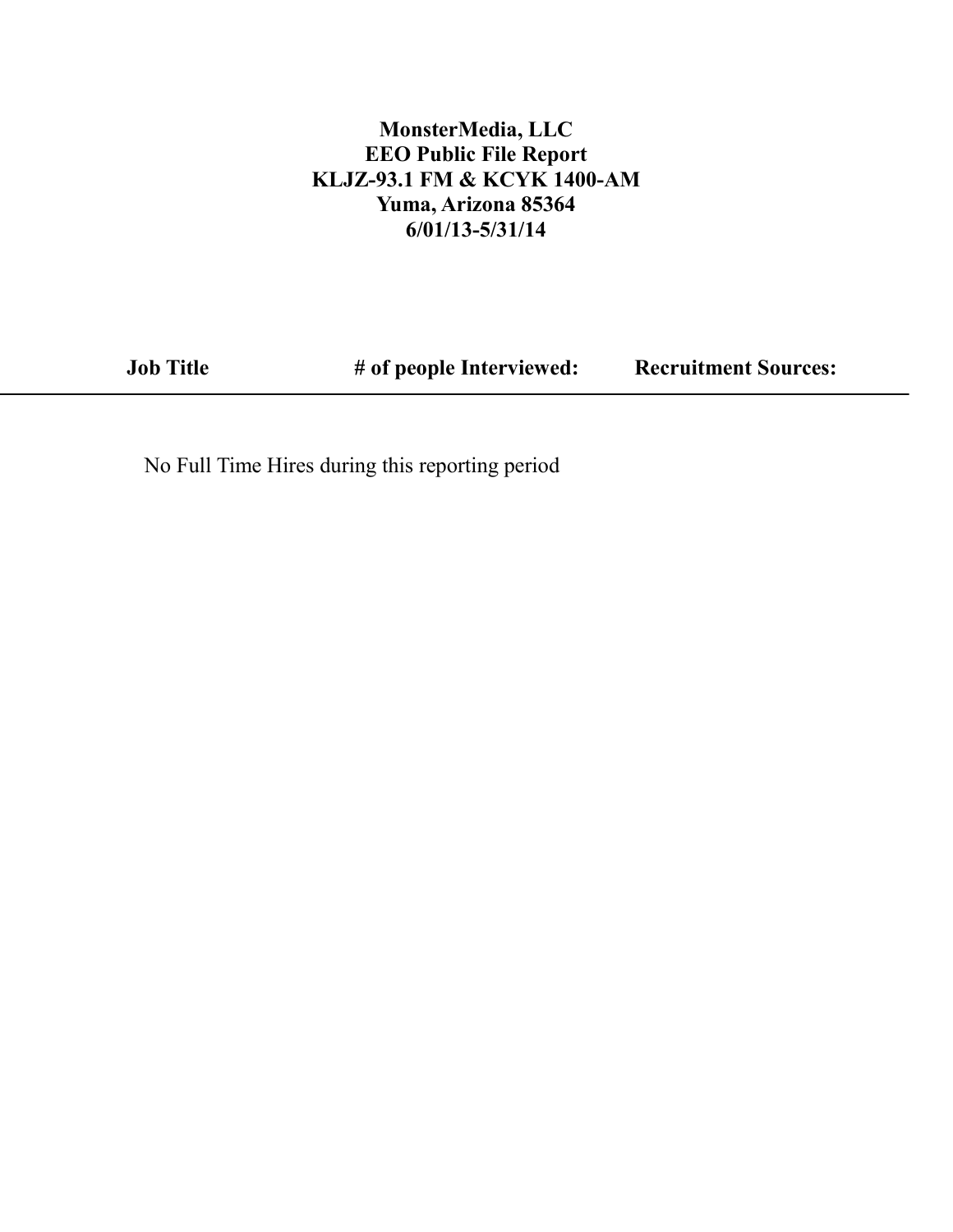# **MonsterMedia, LLC dba Z93 93.1 KLJZ FM & Outlaw Country 1400 AM KCYK EEO PUBLIC FILE REPORT June 01, 2013-May 31, 2014**

#### **Recruitment Sources:**

Bill Lee Administrator for Somerton P. O. Box 658 Somerton, AZ 85350 928-627-2058

Carmen Faucon, Coordinator AWC Career Development P.O. Box 929 Yuma, AZ 85366-0929 928-344-7604

Dave Riek, GM KAWC P.O. Box 929 Yum, AZ 85366-0929 928-344-4210

Fernando Quiroz American Beginnings P.O. Box 110 Yuma AZ 85366 928-783-5794

John Morales, Director & Cynthia Marshall Yuma Private Industry Council 3834 West 16th st Yuma, AZ 85364 928-329-0990

The Sun Classified 2055 Arizona Avenue Yuma, AZ 85364 928-783-3333

Marisela Alvarado PPEP Inc PO Box 2089 San Luis AZ 85349 928-627-8050

American Broadcasting School 4511 Southeast 29th Street Oklahoma City, OK 73115 405-672-6511

American Broadcasting School Michelle McCommell 712 North Watson Road Suite 200 Arlington, TX 76011 817-695-2474

Arizona Institute of Business and Technology 6049 North 43rd Avenue Phoenix, AZ 85019 602-242-6265

Arizona Institute of Business and Technology 4136 North 75th Avenue Suite 211 Phoenix, AZ 85033 623-849-8208

#### KLJZ & KCYK

Radio Station 949 s. Avenue B Yuma, AZ 85364 www.z93yuma.com www..outlawcountry.com 928-782-4321

American Broadcasting School at Tulsa Dell Cockerell 2843 East 51st Street Tulsa, OK 74105 918-293-9100 Monster.com Facebook.com Twitter.com

American Graduate School Tiffany Thunderbird Campus 15249 North 59th AVE Glendale, AZ 85306 602-978-7244

Jim Larwood 440 South 54th Avenue Phoenix, AZ 85043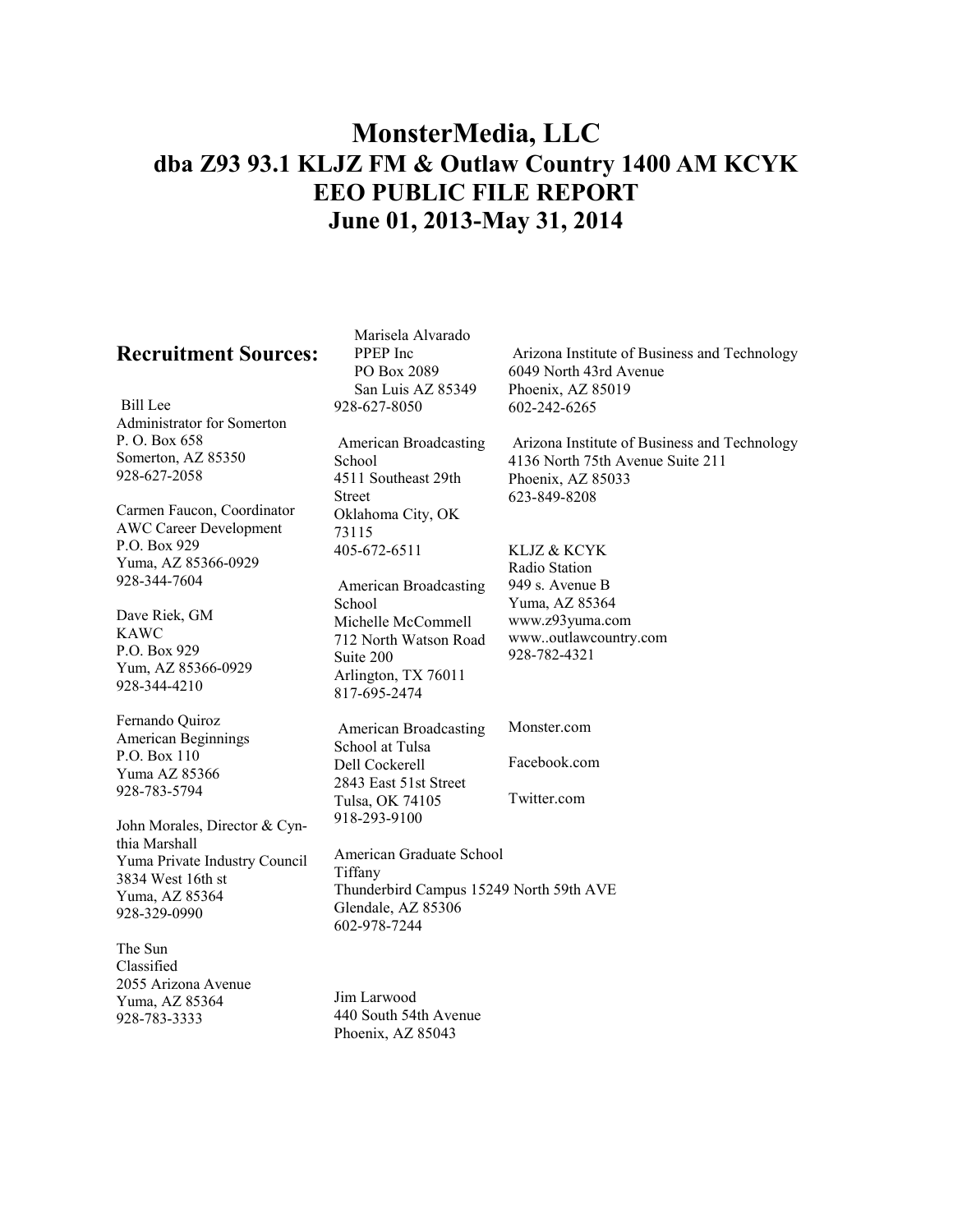### **MonsterMedia, LLC dba Z93 93.1 KLJZ FM & Outlaw Country 1400 AM KCYK EEO PUBLIC FILE REPORT June 01, 2013-May 31, 2014**

#### **Job Fair:**

Ocober 2nd, 2013 the CO-Owner/General Manager, Keith Lewis, Business Manager, Christina Collom, Radio personality, Russ Clark, Radio Station Sales Assistant, Theresa Straub, Account Executive Jeff Harris, and News & Traffic Director, Jennifer Blackwell, all participated in "The Yuma Community Job and Education Fair" at the Yuma Civic Center, located at 1440 W Dessert Hills Drive. Our radio stations had a booth at the event, answering questions and giving advice on how to pursue a career in Radio and what it takes to be successful in the ever-changing industry, as well as giving out job applications, and taking resumes.

#### **Youth Outreach:**

November 07, 2013-Radio Personality Russ Clark attended the Boys & Girls Club program for Holiday cards for heroes, and discussed education and careers in radio broadcasting.

April 13, 2013, Account Executive Jeff Harris participated in the Annual Somerton Business Expo, in Somerton AZ, where the station had a booth set up. Jeff discussed the different aspects of working in radio, handed out Media Kits and Job applications

**April 13, 2014**, Account Executive Jeff Harris participated in the Annual Somerton Business Expo, in Somerton AZ, where the station had a booth set up. Jeff discussed the different aspects of working in radio, handed out Media Kits and Job applications

#### **Job Fair:**

May 22, 2014, the staff of MonsterMedia, participated in the "Goodwill of Central Arizona", Job Fair at the Yuma Civic Center, located at 1440 W Dessert Hills Drive. Our radio stations had a booth at the event, answering questions and giving advice on how to pursue a career in Radio and what it takes to be successful in the ever-changing industry, as well as giving out job applications, and taking resumes.

#### **On-Air Announcements:**

Both radio stations, broadcast recruitment announcements on a regular basis, in an attempt to hire Account Executives, as well as mail out notifications to all our recruitment sources.